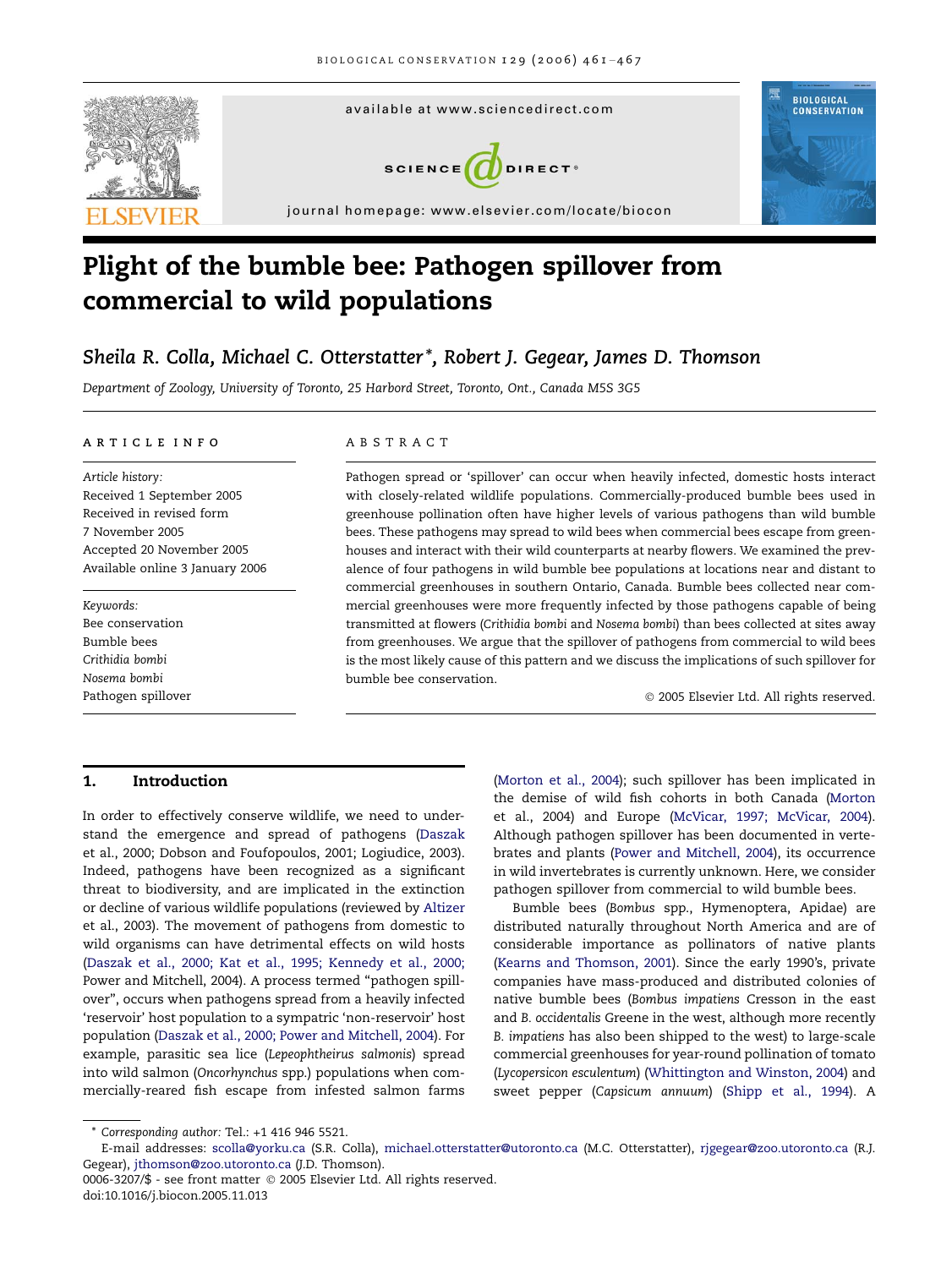pollinating force of commercial Bombus can reach 23,000 bees per greenhouse (estimated from data presented in [Morandin](#page-6-0) [et al., 2001](#page-6-0)). However, foraging bumble bees regularly escape from greenhouses during the summer months and up to 73% of the pollen carried by returning workers is collected from plants outside the greenhouse [\(Whittington et al.,](#page-6-0) [2004\)](#page-6-0). The potential for contact between commercial and wild bumble bees near greenhouses is, therefore, substantial.

There is growing evidence that commercially-reared bumble bees have higher prevalences of various pathogens than their wild counterparts. Several studies have found that the intestinal protozoa Crithidia bombi Lipa and Triggiani (Kinetoplastida: Trypanosomatidae) and Nosema bombi Fantham and Porter (Microsporidia: Nosematidae), and the tracheal mite Locustacarus buchneri Stammer (Acari: Podapolipidae), are far more abundant in commercial than wild bumble bees (Fig. 1). Only the protozoan Apicystis bombi Liu, MacFarlane and Pengelly (Neogregarinida: Ophrocystidae), which infects the fat-bodies of bumble bees, does not seem to occur more commonly in commercial than wild bees (M.C. Otterstatter, unpublished). All of these parasites infect a range of bumble bee species and spread extensively within host colonies, thereby reducing colony survival and reproduction and (or) the foraging efficiency of individual workers (C. bombi: [Brown](#page-5-0) [et al., 2003; Otterstatter et al., 2005](#page-5-0); N. bombi: [Fisher and Pome](#page-5-0)[roy, 1989;](#page-5-0) L. buchneri: Husband and Sinha, 1970; A. bombi: [Mac-](#page-6-0)[Farlane et al., 1995\)](#page-6-0). Furthermore, at least for intestinal protozoa, shared flower use by infected and susceptible bumble bees is sufficient for extensive spread of pathogens between individuals ([Durrer and Schmid-Hempel, 1994](#page-5-0)) and colonies ([Imhoof and Schmid-Hempel, 1999\)](#page-5-0).



Fig. 1 – The prevalence of four parasites in wild-caught and commercial bumble bees. Note that each bar represents data from a separate study, and that all studies were on Canadian populations (wild bees: [MacFarlane et al., 1995](#page-6-0) [A. bombi, n = 2977 queens); [Liu, 1973](#page-6-0) [C. bombi, N. bombi, n = 133 queens]; [Otterstatter and Whidden, 2004](#page-6-0) [L. buchneri,  $n = 1016$  queens, workers, males]; commercial bees: Otterstatter M.C., unpublished [A. bombi, C. bombi, n = 20 colonies]; [Whittington and Winston, 2003](#page-6-0) [N. bombi, n = 49 colonies]) with the exception of the study on L. buchneri in commercial bees (n = 367 colonies, [Goka et al., 2000](#page-5-0)), which considered European populations.

Frequent interaction at flowers between pathogen-infected commercial bees and wild conspecifics and congeners provides the necessary components for pathogen spillover from greenhouse to wild bumble bee populations. Such spillover could harm native bumble bee populations and thus warrants further investigation. In this study, we assess the likelihood of pathogen spillover from greenhouse to wild bumble bees by comparing the prevalence of four pathogens (C. bombi, N. bombi, L. buchneri, and A. bombi) among bumble bees foraging in close proximity to large-scale commercial greenhouses to their prevalence among bumble bees foraging in areas without commercial greenhouse operations.

# 2. Materials and methods

#### 2.1. Sampling methods

Using sweep nets, we collected foraging bumble bees from six sites in southwestern Ontario, Canada during the summers of 2004 and 2005 [\(Fig. 2\)](#page-2-0). Collection sites were chosen based on the presence or absence of large-scale commercial greenhouse operations and previous surveys of pathogens in wild bumble bees.Forourfirst'greenhousesite',we sampledbeesfromthree different areas near the city of Leamington, which has the largest concentration of commercial greenhouses in North America [\(Agriculture and Agri-Food Canada, 2004\)](#page-5-0). These three areas included roadside ditches and old fields and were within 500 m of at least one commercial greenhouse, which is well within the maximum distance that bumble bees travel from the colony to forage ([Goulson and Stout, 2001; Darvill et al.,](#page-5-0) [2004\)](#page-5-0). Our second greenhouse site, hereafter referred to as the Exeter site, was approximately 40 km north of the city of London. As in Leamington, we collected bees along roadside ditches within 500 m of a large-scale ( $\sim$ 40 acre) greenhouse operation. Our 'non-greenhouse sites' were over 50 km from any commercial greenhouse operations but had comparable habitats and bumble bee species. For our first and second non-greenhouse sites, we sampled bees along a 1 km section of the Eramosa River in the city of Guelph and along roadside ditches within 3 km of the northwest side of the town of Belwood; these same two areas were surveyed for bumble bee pathogens by [Liu \(1973\) and MacFarlane \(1974\)](#page-6-0). For our third non-greenhousesite,wesampledbeesfromthreeareaslocated near the St. George campus of the Universityof Toronto (hereafter referred to as the Toronto site). For our final non-greenhouse site, we collected bees along roadside ditches within 1 km of the Thames River on the northwest and southwest limits of the city of London. We sampled bees in early (June–July) and late (August–September) summer during 2004 (Leamington, Guelph, Toronto) and 2005 (Exeter, London, Belwood). Each greenhouse site was sampled within, at most, one week of a non-greenhouse site to minimize the effects of seasonal changes in pathogen prevalence. At all sites, we collected foraging bees during themorningand afternoon bywalkingvarious trajectories(e.g., along the length of a roadside ditch) for multiple hours and collecting all visible bumble bees. Additionally, we recorded the number of bees caught per hour as an estimate of collection effort. Bees were placed individually in plastic vials for transport to the laboratory, and then transferred from vials into microcentrifuge tubes and frozen at  $-20$  °C for later dissection.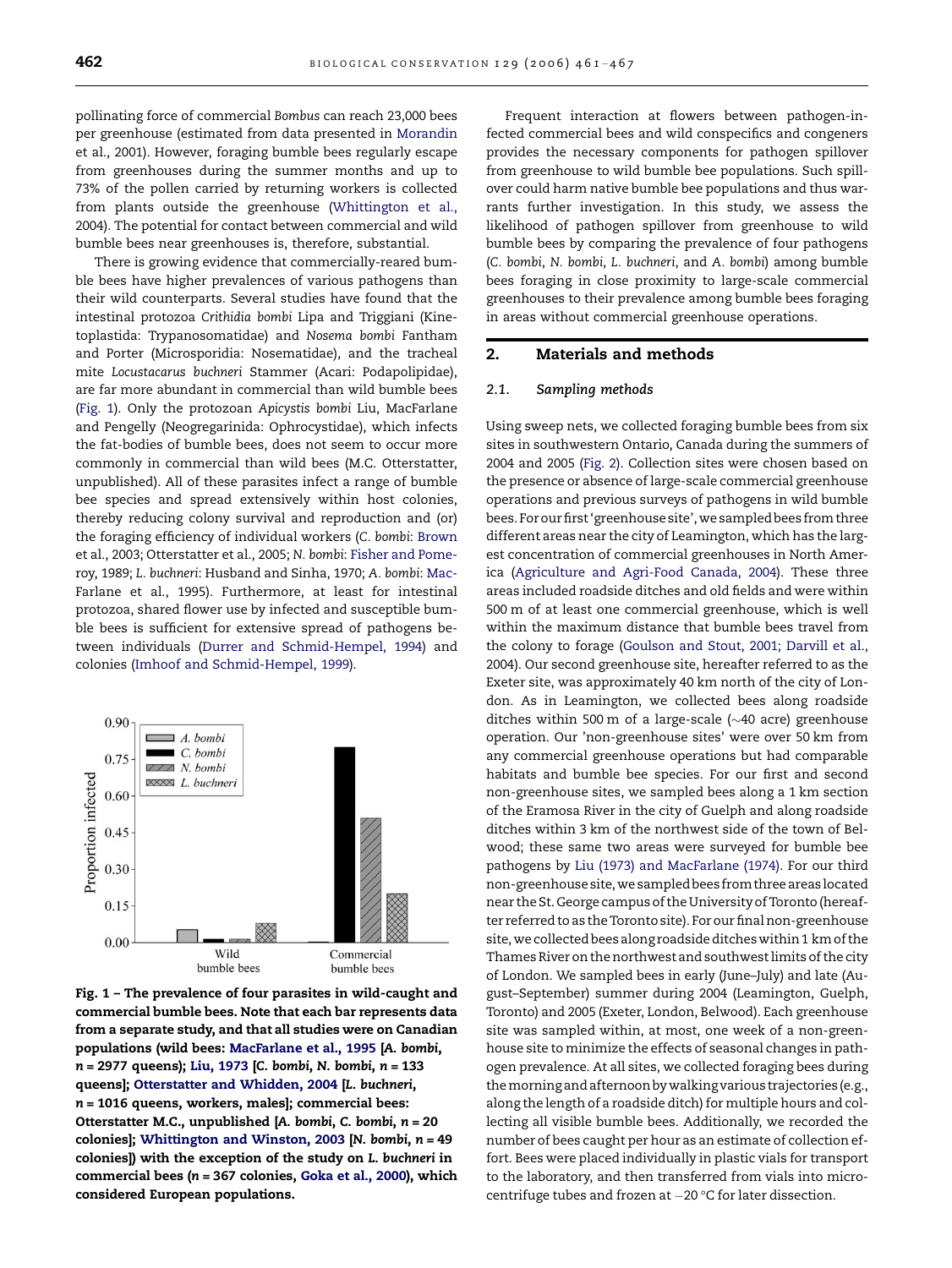<span id="page-2-0"></span>

Fig. 2 – Map of southern Ontario, Canada, showing the six sites that were sampled for pathogens of bumble bees during the summers of 2004 and 2005.

#### 2.2. Identification and dissection

We dissected and examined bees for three common pathogens of commercially-produced colonies, C. bombi, N. bombi and L. buchneri. Additionally, we tested all bees for A. bombi, which infects wild bumble bees in southern Ontario [\(MacFar](#page-6-0)[lane et al., 1995\)](#page-6-0), but has not been reported in commercial colonies. Bees were examined blind to the location of collection.

Before dissection, we identified each bee to species [\(Lav](#page-6-0)[erty and Harder, 1988](#page-6-0)), noted whether or not it had collected discernable pollen loads, and then removed the right forewing for our measures of body size (radial cell length: [Gerloff](#page-5-0) [et al., 2003](#page-5-0)) and bee age (wing wear: [Cartar, 1992](#page-5-0)). For each bee, we removed the entire gut tract posterior to the junction of the mid- and fore-gut regions (the posterior gut has highest concentration of C. bombi and N. bombi in infected bees) and fat bodies lying along the inner abdominal wall (which have the highest concentration of A. bombi) and crushed each separately on a clean slide in a drop of distilled water. These samples were examined at  $160 \times$  magnification for the protozoa C. bombi, N. bombi, and A. bombi. Lastly, we examined the air sacs of each bee under a dissecting microscope for the presence of L. buchneri. These four pathogens are well-described [\(MacFar](#page-6-0)[lane et al., 1995](#page-6-0)) and easily distinguishable following our protocol. We scored bees as infected or uninfected for each of the four pathogens (we considered a bee infected if a single protozoan or single mite was observed) and ranked the intensity of infection for each protozoan species  $(1 =$  light infection,  $\approx$ 10–100 cells observed, to 3 = heavy infection,  $\approx$ 1000 or more cells observed), and counted the number of gravid females mites per bee.

## 2.3. Statistical analysis

G-tests of independence ([Sokal and Rohlf, 1995](#page-6-0)) were used for comparing the frequency of infection by each pathogen species between collecting locations, worker and male bees,

and between sampling dates at a location. We also used G-tests to compare the proportion of infected (N. bombi and C. bombi) and uninfected workers from the same location which were collecting pollen at the time of capture. We compared the wing wear (correlate of bee age) of infected and uninfected bees from the same location, and the intensity of infection by each parasite between locations, using Wilcoxon two-sample tests (Z statistic) when comparing two samples, and Kruskal–Wallis tests ( $\chi^2$  statistic) when comparing more than two samples [\(SAS Institute, 1999](#page-6-0)). We compared the radial cell length (correlate of bee size) of infected (C. bombi or N. bombi) and uninfected bees using ANOVA and included collecting date (early or late) and bee species (only B. bimaculatus, B. griseocollis, and B. impatiens were collected in sufficient numbers for this analysis) as explanatory variables.

## 3. Results

We collected and screened for pathogens 500 worker and 128 male bumble bees belonging to 12 species during the summers of 2004 and 2005. Overall, bumble bees were similarly abundant at all sites (approximately 25 collected per hour, on average), except Guelph (8 per hour), and the relative abundance of each bumble bee species was comparable between sites. Across all sites, A. bombi infected 1.8% of bees, C. bombi 7.0%, N. bombi 5.1%, and Locustacarus buchneri 3.5%. At all six study locations, and for all pathogen species, the frequency of infection did not differ significantly between worker and male bees (G tests,  $P > 0.11$  in all cases) or among sampling days ( $P > 0.17$  in all cases).

Near commercial greenhouse operations, the intestinal pathogen C. bombi infected 27% (Exeter) and 15% (Leamington) of bees, but was entirely absent at our four sites lacking commercial greenhouses. We also found a second intestinal pathogen, N. bombi, infecting 15% of bees near greenhouses in Leamington, but occurring in less than 4% of bumble bees elsewhere. Two other pathogens, the protozoan A. bombi and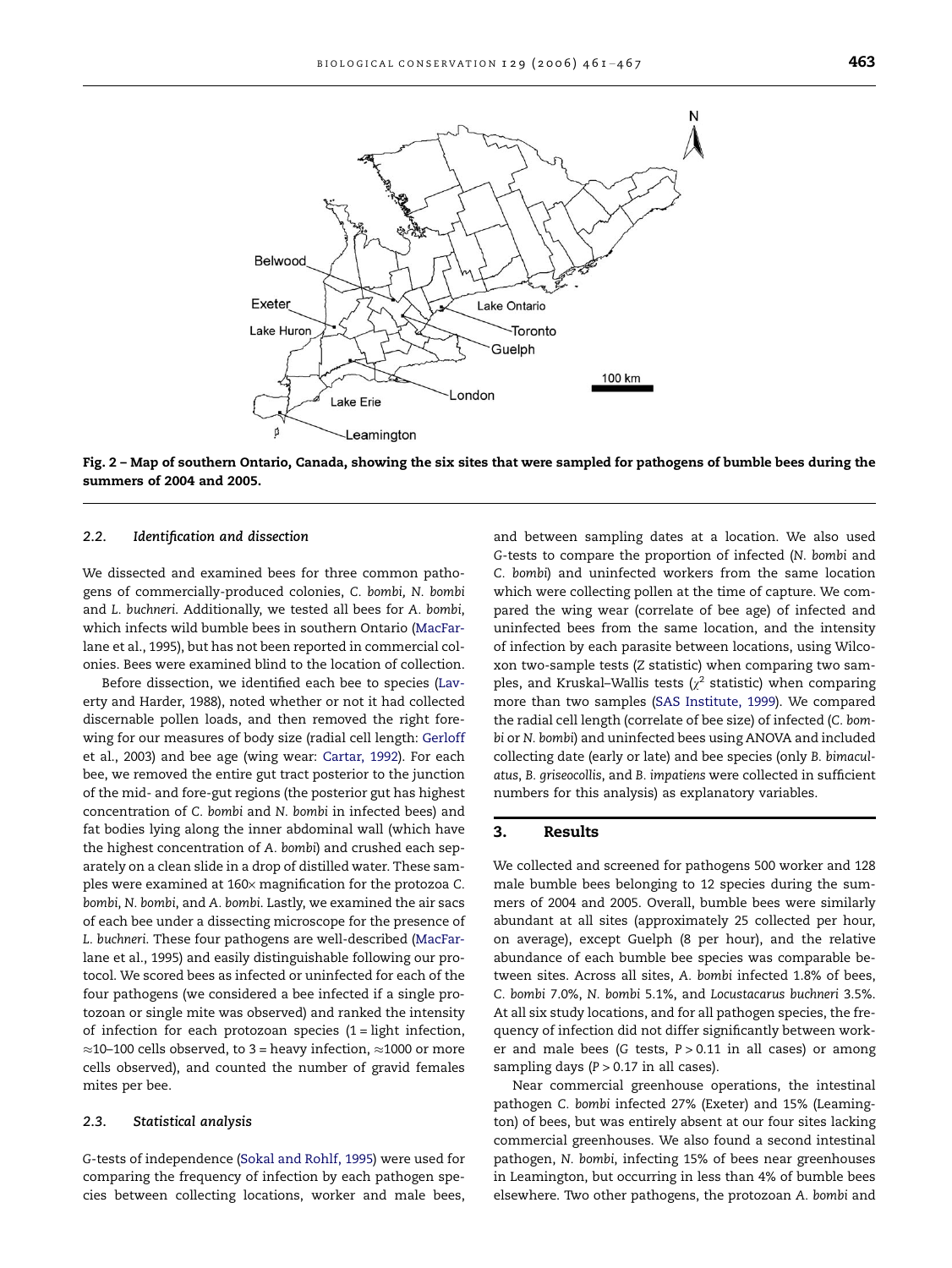

Fig. 3 – Proportion of bumble bees (all species pooled) infected by four parasites in southwestern Ontario during the summers of 2004 and 2005. The pathogen C. bombi infected a greater proportion of bees at our Leamington greenhouse site than at all of the non-greenhouse sites (Belwood, Guelph, London, and Toronto) combined (G = 59.8,  $P < 0.001$ ) and was even more prevalent at our Exeter greenhouse site than at Leamington  $(G = 4.8, P = 0.03)$ . Our two greenhouse sites also had a greater proportion of bees infected by the pathogens N. bombi (Leamington, G = 45.4, P < 0.001) and L. buchneri (Exeter, G = 13.9,  $P < 0.05$ ) than elsewhere. In contrast, the prevalence of A. bombi did not differ across sites (G = 10.6,  $P > 0.05$ ).

the tracheal mite L. buchneri, were similarly rare (6% of bees or less) across all sites except Exeter, where tracheal mites were slightly more common (11% of bees) than elsewhere (Fig. 3). The same pattern appeared when we considered only latesummer sampling dates, which suggests that differences in pathogen prevalence between sites were not a reflection of seasonal trends. In addition to being infected more often, bees foraging near commercial greenhouses in Leamington tended to have more intense infections of N. bombi than bees foraging away from greenhouses (Toronto)  $(Z = -2.39,$  $P = 0.017$ ). We could not test whether this pattern was consistent across all sites because N. bombi was absent at our other sampling locations. We did not find that infection by A. bombi (Leamington vs. Toronto,  $Z = -1.01$ ,  $P = 0.31$ ) or L. buchneri (all sites,  $\chi^2$  = 4.51, P = 0.48) varied in intensity among locations, nor did the intensity of infection by C. bombi differ between our two greenhouse sites (Exeter vs. Leamington,  $Z = 0.93$ ,  $P = 0.35$ ). Note that we could not compare C. bombi intensity between greenhouse and non-greenhouse sites as bees foraging distant to greenhouses did not harbor this pathogen.

The prevalence of C. bombi was substantially higher near commercial greenhouses for all of the five most abundant bumble bee species that we collected (Table 1). The same pattern was apparent in less abundant bumble bee species ('Other' species category, Table 1). The prevalence of N. bombi was also greater near commercial greenhouses for all bumble bee species, except B. rufocinctus. Although our goal was to determine pathogen prevalence among wild bumble bees, it is possible that some of the B. impatiens we collected at Exeter and Leamington were commercially-reared bees which escaped from nearby greenhouses. Indeed, B. impatiens were more abundant at our greenhouse sites (proportion of catch: 41%) than elsewhere (30%)  $(G = 7.7, P = 0.006)$ . However, excluding this species from the analyses did not alter the overall frequency of infection by C. bombi or N. bombi at Leamington (G tests,  $P = 0.45$  and  $P = 0.86$ , respectively) or the frequency of infection by C. bombi at Exeter  $(G = 0.17, P = 0.83)$ .

We did not find that infected and uninfected bees differed consistently in age, size, or propensity to collect pollen. Overall, wing wear (a correlate of bee age) did not differ between locations (P > 0.05 for all bumble bee species), and was similar among bees from the same location that were infected or uninfected with intestinal protozoa (C. bombi or N. bombi) (Leamington:  $\chi^2$  = 2.61, P = 0.27; Toronto: Z = 1.15, P = 0.25).

# Table 1 – Prevalence of intestinal protozoa C. bombi and N. bombi among the most common bumble bee species collected in southwestern Ontario during the summers of 2004 and 2005 (data pooled)

| Bee species (n)      | Greenhouse sites |          | Non-greenhouse sites |          |
|----------------------|------------------|----------|----------------------|----------|
|                      | C. bombi         | N. bombi | C. bombi             | N. bombi |
| B. bimaculatus (130) | 8.7%             | 6.3%     | 0.0%                 | 3.7%     |
| B. fervidus (50)     | 5.3%             | 18.4%    | 0.0%                 | 0.0%     |
| B. griseocollis (98) | 10.2%            | 10.2%    | 0.0%                 | 7.7%     |
| B. impatiens (212)   | 25.0%            | 9.4%     | 0.0%                 | 0.0%     |
| B. rufocinctus (55)  | 75.0%            | 0.0%     | 0.0%                 | 4.7%     |
| Other (83)           | 11.1%            | 0.0%     | 0.0%                 | 0.0%     |

Bumble bee species that were absent or poorly represented at one or more of our collecting sites are pooled into the 'Other' category (B. borealis, B. pennsylvanicus, B. perplexus, B. sandersoni, B. terricola, B. vagans).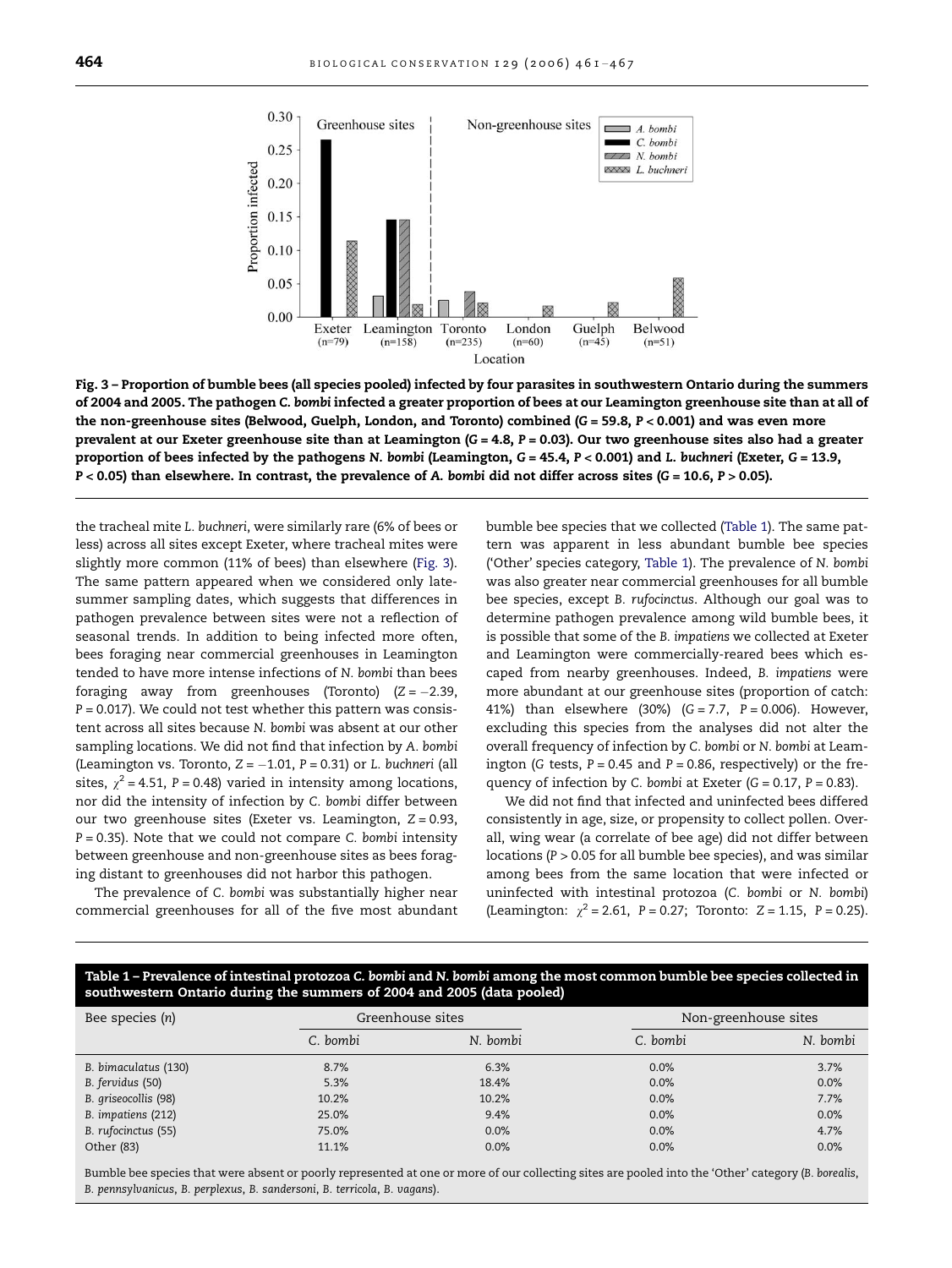Compared to uninfected workers, the proportion of workers collecting pollen at the time of capture did not differ for bees infected by C. bombi (Leamington and Exeter pooled, uninfected: 59%,  $n = 107$ ; infected: 67%,  $n = 31$ ;  $G = 1.1$ ,  $P = 0.29$ ) or N. bombi (Leamington only, uninfected:  $80\%$ ,  $n = 266$ ; infected: 65%, n = 20; G = 0.81, P = 0.37). At our Toronto location, bees infected with N. bombi were larger on average than uninfected bees (LSmean  $\pm$  SE radial cell length, 2.95  $\pm$  0.10 mm vs.  $2.61 \pm 0.03$  mm;  $F_{1,136} = 10.15$ ,  $P = 0.002$ ) after accounting for significant differences in body size between species and collecting dates. However, this pattern did not hold for other locations or for bees infected or uninfected by C. bombi  $(P > 0.05$  in all cases).

# 4. Discussion

Pathogens are common among bumble bees that are reared commercially for large-scale greenhouse pollination [\(Goka](#page-5-0) [et al., 2000; Houbaert et al., 1986; Kwon et al., 2003; MacFar](#page-5-0)[lane et al., 1995; Niwa et al., 2004; Otterstatter et al., 2005;](#page-5-0) [Whittington and Winston, 2003\)](#page-5-0). However, a large number of foragers from commercial colonies escape from greenhouses and potentially share flowers with wild bees [\(Whit](#page-6-0)[tington et al., 2004\)](#page-6-0). We predicted that such circumstances could lead to the transmission of disease, so called 'pathogen spillover' ([Power and Mitchell, 2004](#page-6-0)), from commercial to wild bumble bees. Indeed, we found that the intestinal pathogen Crithidia bombi infected 27% (Exeter site) and 15% (Leamington site) of wild bumble bees foraging near commercial greenhouses, but was entirely absent in bumble bees collected elsewhere. Further, a second intestinal pathogen, Nosema bombi, was three times more prevalent among bumble bees near greenhouses at our Leamington site than elsewhere. Both C. bombi and N. bombi are common in commercial bumble bees [\(Otterstatter et al., 2005; Whittington and Winston, 2003\)](#page-6-0) and capable of spreading to wild bees at flowers ([Durrer and](#page-5-0) [Schmid-Hempel, 1994; Schmid-Hempel, 1998](#page-5-0)). In contrast, the pathogen Apicystis bombi, which is not known to exist in commercial bumble bees, occurred at similar levels across all sites. The differences in infection rates are not attributable to differences in bee-species composition, bee abundance, or bee age between sites. Prior to the use of commercial bumble bees in Canada, [MacFarlane \(1974\) and Liu \(1973\)](#page-6-0) found that C. bombi and N. bombi infected a very small proportion of wild bumble bees in southern Ontario (<2% of bees on average). After re-visiting the same sites sampled by MacFarlane and Liu (Belwood and Guelph), and several others, we conclude that intestinal pathogens have remained rare (currently, <4% of bees infected on average) only at sites distant to commercial greenhouses. Spillover of pathogens from commercial to wild bumble bees near greenhouses is the most likely cause of these patterns.

Pathogen spillover can occur when a heavily infected 'reservoir' host population interacts with a closely-related 'nonreservoir' population, thereby allowing disease to spread [\(Daszak et al., 2000; Power and Mitchell, 2004](#page-5-0)). Often, feral animals that escape from infected, domestic populations act as a conduit through which pathogens spillover into wild populations ([Dobson and Foufopoulos, 2001\)](#page-5-0). Although we could not directly witness pathogen spread between commercial

and wild bees (which are indistinguishable in the field), it almost certainly occurs because (1) commercial bumble bees often escape from greenhouses at our Leamington ([Morandin](#page-6-0) [et al., 2001](#page-6-0)) and Exeter (M.C. Otterstatter, personal observation) sites, (2) escaped commercial bumble bees visit a variety of plant species outside the greenhouse ([Whittington et al.,](#page-6-0) [2004](#page-6-0)), and (3) shared flower use is sufficient for the transmission of intestinal protozoa between individual bumble bees [\(Durrer and Schmid-Hempel, 1994](#page-5-0)) and colonies ([Imhoof](#page-5-0) [and Schmid-Hempel, 1999](#page-5-0)). Furthermore, surveys conducted in our lab during 2003–2005 have revealed a high prevalence of pathogens, particularly C. bombi, in commercial bumble bees, including stock from a producer that supplies greenhouses in Leamington and Exeter (M.C. Otterstatter, unpublished data). Nevertheless, in order to fully assess the risk that commercial bumble bee pose towards their wild counterparts, further studies are needed which explicitly compare pathogen prevalence between commercial and wild populations. The abundance of intestinal pathogens that we observed among all bumble bee species at Leamington and Exeter suggests that disease may be spreading across bumble bee species, as is known to occur when infected, domestic animals aggregate with wildlife at common food sources [\(Dobson and Foufopoulos, 2001\)](#page-5-0). It is also possible that pathogens could spread from commercial to wild bumble bee colonies if infected workers enter colonies other than their own (a process know as 'drifting', [Schmid-Hempel, 1998\)](#page-6-0). This may explain why the tracheal mite L. buchneri, which is common in commercial bumble bees ([Goka et al., 2000](#page-5-0)) but typically spreads from adult workers to brood within colonies ([van](#page-6-0) [den Eijnde and de Ruijter, 1998\)](#page-6-0), was more common at our Exeter greenhouse site than at sites lacking greenhouses. However, further study is needed to determine whether pathogens spread between bumble bee colonies via drifting workers.

In recent decades, wild bumble bee populations have declined in North America and Europe [\(Williams et al., 2005;](#page-6-0) [Goulson, 2003](#page-6-0)). Although habitat loss [\(Osborne and Corbet,](#page-6-0) [1994; Williams, 1986](#page-6-0)) and increased competition from introduced bees [\(Goulson, 2003; Thomson, 2004\)](#page-5-0) are thought to contribute to these declines, in many cases the causes remain elusive [\(Goulson et al., 2005\)](#page-5-0). Remarkably, the role of disease has received little attention, despite evidence that pathogens, particularly intestinal protozoa, harm bumble bee colonies and their workers. For example, C. bombi can reduce the reproductive output of bumble bee colonies by 40% [\(Brown et al., 2003\)](#page-5-0), and reduce the survival of individual workers by 50% when food is scarce ([Brown et al., 2000](#page-5-0)). In the absence of effects on host survival, C. bombi can still reduce the foraging efficiency of workers, which likely diminishes the growth of infected colonies ([Otterstatter et al.,](#page-6-0) [2005](#page-6-0)). The elevated prevalence and intensity of N. bombi infections that we observed among wild bees near Leamington greenhouses is also of concern because this pathogen is thought to have contributed to the recent collapse of commercial B. occidentalis populations in North America [\(Whit](#page-6-0)[tington and Winston, 2004](#page-6-0)). Interestingly, N. bombi occurred more often in large-bodied bees at our Toronto location, which may suggest that, in the absence of unnatural sources of pathogens like commercial greenhouses, the tendency of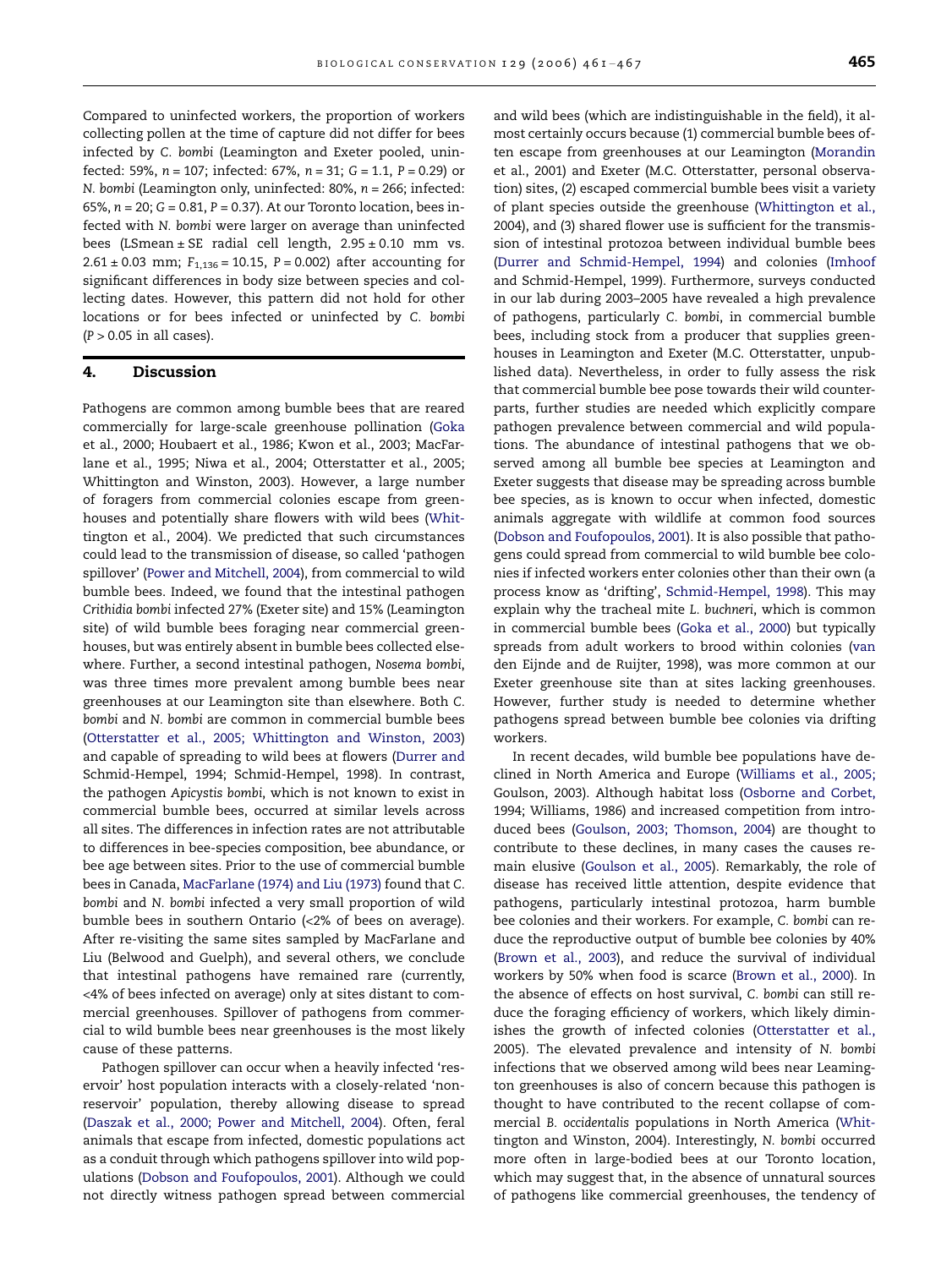<span id="page-5-0"></span>large bees to spend more time foraging (Goulson et al., 2002) exposes them to greater risks of infection. Because commercial bumble bees are used in, and escape from, large-scale greenhouses year round, the spillover of pathogens likely occurs continuously throughout the spring and summer months when wild bees are active. Although our study focused only on infection of worker and male bees during the summer, wild bumble bee populations might suffer most from the damaging effects of C. bombi and N. bombi on the colony founding success of spring queens (Brown et al., 2003; Fisher and Pomeroy, 1989). Currently, commercial bumble bees are used for greenhouse pollination in Australia, Israel, Japan, and in parts of North America and Europe (Asada and Ono, 2002; Dag and Kammer, 2001; de Ruijter, 1997; Hingston, 2005), and have also been used in outdoor orchards in the United States, Canada [\(Stubbs and Drum](#page-6-0)[mond, 2001; Whidden, 1996\)](#page-6-0) and New Zealand (Griffin et al., 1991). Our study is the first to investigate pathogen spillover from commercial to wild bumble bees; clearly, this phenomenon deserves immediate attention in other areas where commercial bees are being used. Future work should examine the rate at which infected, commercial bumble bees visit plants (and possibly other bumble bee nests) outside the greenhouse, the distance that pathogens spread from commercial greenhouses, and the extent to which these pathogens have become established in wild bee populations. Because many pathogens can certainly move from one Bombus host species to another, it will be particularly important to study transmission, mortality, and morbidity in a range of host species.

# Acknowledgements

We thank Nora Saona, Kieran Samuk, and Sarah Tanzini for assistance with bee collecting. Funding was provided by the Natural Science and Engineering Research Council.

REFERENCES

- Agriculture and Agri-Food Canada, 2004. Introduction to the greenhouse vegetable industry [WWW document]. URL [http://](http://res2.agr.ca/harrow/publications/Introduction_e.htm) [res2.agr.ca/harrow/publications/Introduction\\_e.htm.](http://res2.agr.ca/harrow/publications/Introduction_e.htm)
- Altizer, S., Harvell, D., Friedle, E., 2003. Rapid evolutionary dynamics and disease threats to biodiversity. Trends in Ecology & Evolution 18, 589–596.
- Asada, S., Ono, M., 2002. Development of a system for commercial rearing of Japanese native bumblebees, Bombus hypocrita and B. ignitus (Hymenoptera:Apidae) with special reference to early detection of inferior colonies. Japanese Journal of Applied Entomology and Zoology 46, 73–80.
- Brown, M.J.F., Loosli, R., Schmid-Hempel, P., 2000. Conditiondependent expression of virulence in a trypanosome infecting bumblebees. Oikos 91, 421–427.
- Brown, M.J.F., Schmid-Hempel, R., Schmid-Hempel, P., 2003. Strong context-dependent virulence in a host-parasite system: reconciling genetic evidence with theory. Journal of Animal Ecology 72, 994–1002.
- Cartar, R.V., 1992. Morphological senescence and longevity—an experiment relating wing wear and life-span in foraging wild bumble bees. Journal of Animal Ecology 61, 225–231.
- Dag, A., Kammer, Y., 2001. Comparison between the effectiveness of honey bee (Apis mellifera) and bumble bee (Bombus terrestris) as pollinators of greenhouse sweet pepper (Capsicum annuum). American Bee Journal 141, 447–448.
- Darvill, B., Knight, M.E., Goulson, D., 2004. Use of genetic markers to quantify bumblebee foraging range and nest density. Oikos 107, 471–478.
- Daszak, P., Cunningham, A.A., Hyatt, A.D., 2000. Emerging infectious diseases of wildlife—Threats to biodiversity and human health. Science 287, 443–449.
- de Ruijter, A., 1997. Commercial bumblebee rearing and its implications. In: Richards, K.W. (Ed.), International Symposium on Pollination. Acta Horticulturae, Lethbridge, Alberta, Canada, pp. 261–269.
- Dobson, A., Foufopoulos, J., 2001. Emerging infectious pathogens of wildlife. Philosophical Transactions of the Royal Society of London Series B 356, 1001–1012.
- Durrer, S., Schmid-Hempel, P., 1994. Shared use of flowers leads to horizontal pathogen transmission. Proceedings of the Royal Society of London Series B 258, 299–302.
- Fisher, R.M., Pomeroy, N., 1989. Incipient colony manipulation, Nosema incidence and colony productivity of the bumble bee Bombus terrestris (Hymenoptera, Apidae). Journal of the Kansas Entomological Society 62, 581–589.
- Gerloff, C.U., Ottmer, B.K., Schmid-Hempel, P., 2003. Effects of inbreeding on immune response and body size in a social insect, Bombus terrestris. Functional Ecology 17, 582–589.
- Goka, K., Okabe, K., Niwa, S., Yoneda, M., 2000. Parasitic mite infestation in introduced colonies of European bumblebees, Bombus terrestris. Japanese Journal of Applied Entomology and Zoology 44, 47–50.
- Goulson, D., 2003. Bumblebees: Their Behaviour and Ecology. Oxford University Press, Oxford.
- Goulson, D., Hanley, M.E., Darvill, B., Ellis, J.S., Knight, M.E., 2005. Causes of rarity in bumblebees. Biological Conservation 122, 1–8.
- Goulson, D., Peat, J., Stout, J.C., Tucker, J., Darvill, B., Derwent, L.C., Hughes, W.O.H., 2002. Can alloethism in workers of the bumblebee Bombus terrestris be explained in terms of foraging efficiency? Animal Behaviour 64, 123–130.
- Goulson, D., Stout, J.C., 2001. Homing ability of the bumblebee Bombus terrestris (Hymenoptera : Apidae). Apidologie 32, 105–111.
- Griffin, R., MacFarlane, R., van den Ende, H., 1991. Rearing and domestication of long tongued bumble bees in New Zealand. Acta Horticulturae 288, 149–153.
- Hingston, A.B., 2005. Does the introduced bumblebee, Bombus terrestris (Apidae), prefer flowers of introduced or native plants in Australia? Australian Journal of Zoology 53, 29–34.
- Houbaert, D., Jacobs, F.J., Mertens, J., 1986. The occurrence of Nosema bombi in the artificial cultivation of Bombus species. Annales De La Societe Royale Zoologique De Belgique 116, 95.
- Husband, R.W., Sinha, R.N., 1970. A revision of the genus Locustacarus with a key to genera of family Podapolipidae (Acarina). Annals of the Entomological Society of America 63, 1152–1162.
- Imhoof, B., Schmid-Hempel, P., 1999. Colony success of the bumble bee, Bombus terrestris, in relation to infections by two protozoan parasites, Crithidia bombi and Nosema bombi. Insectes Sociaux 46, 233–238.
- Kat, P.W., Alexander, K.A., Smith, J.S., Munson, L., 1995. Rabies and African Wild Dogs in Kenya. Proceedings of the Royal Society of London Series B-Biological Sciences 262, 229–233.
- Kearns, C.A., Thomson, J.D., 2001. The Natural History of Bumblebees: A Sourcebook for Investigations. University Press of Colorado, Boulder.
- Kennedy, S., Kuiken, T., Jepson, P.D., Deaville, R., Forsyth, M., Barrett, T., van de Bildt, M.W.G., Osterhaus, A., Eybatov, T.,